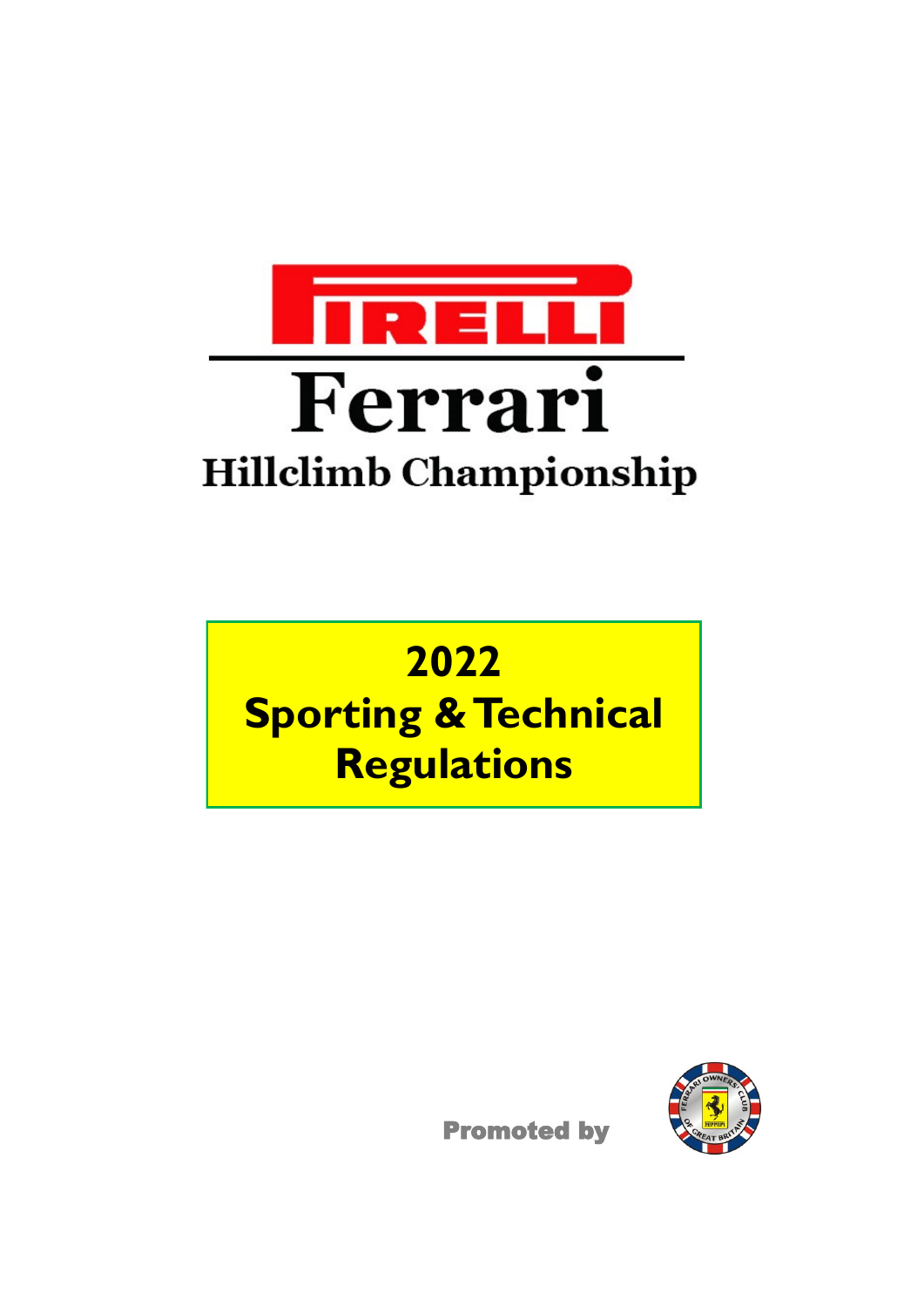## 2022 Pirelli Ferrari Hillclimb Championship

## **1 SPORTING REGULATIONS ± GENERAL**

### **1.1 Title & Jurisdiction**

The Pirelli Ferrari Hillclimb Championship is organised and administered by the Ferrari Owners' Club (FOC) in accordance with the General Regulations of Motorsport UK (incorporating the provisions of the International Sporting Code of the FIA) and these Championship Regulations. Motorsport UK Championship permit No: CH2022/SO30(C) Status: Motorsport UK Championship Grade C

### **1.2 Officials**

- 1.2.1 Championship Co-ordinator: Mrs Anne Swift, Chevy Chase, 145B Leeds Road, Selb\, North Yorkshire, YO8 4JH. Tel: 01757 702053 Email: annemswift@btinternet.com
- 1.2.2 Eligibility Scrutineer: Mr Andy Bush, 24 Chequers Lane, Gressenhall, Dereham, Norfolk NR20 4EU. Tel:01362 869129 or 07833 592727 Email: andy.bush@dashsundials.co.uk
- 1.2.3 Championship Stewards: Jeff Simpson, Paul Skinner, John Warner.

### **1.3 Competitor Eligibility**

- 1.3.1 Entrants must be fully paid up valid membership card holding members of the Ferrari Owners' Club and be in possession of a valid current Motorsport UK Entrant's licence.
- 1.3.2 Drivers and Entrant/Drivers must be fully paid up valid membership card holding members of the Ferrari Owners<sup>'</sup> Club, be registered for the Championship and be in possession of a valid current Motorsport UK Competition RS Interclub Licence as a minimum. A competitor shall not take time off school. If participation in the Championship requires absence from school, drivers in full time education are required to have the approval from their head teacher and a letter stating such approval from his/her school in order to fulfil registration for the Championship. The FOC reserves the right to refuse to issue an invitation and/or accept the registration of any applicant. Motorsport UK Regulation H.30.1.3 applies.
- 1.3.3 All necessary documentation must be presented for checking at all rounds when signing on.

#### **1.4 Registration**

- 1.4.1 Following receipt of an invitation from the Ferrari Owners' Club all drivers must register as competitors for the Championship by returning the Driver and Car Registration forms together with the Registration fee to the Championship Co-ordinator prior to the final closing date of the first round to be entered.
- 1.4.2 The Registration fee is £100.00 payable to the Ferrari Owners' Club.
- 1.4.3 Closing date: no later than the closing date for the first event entered.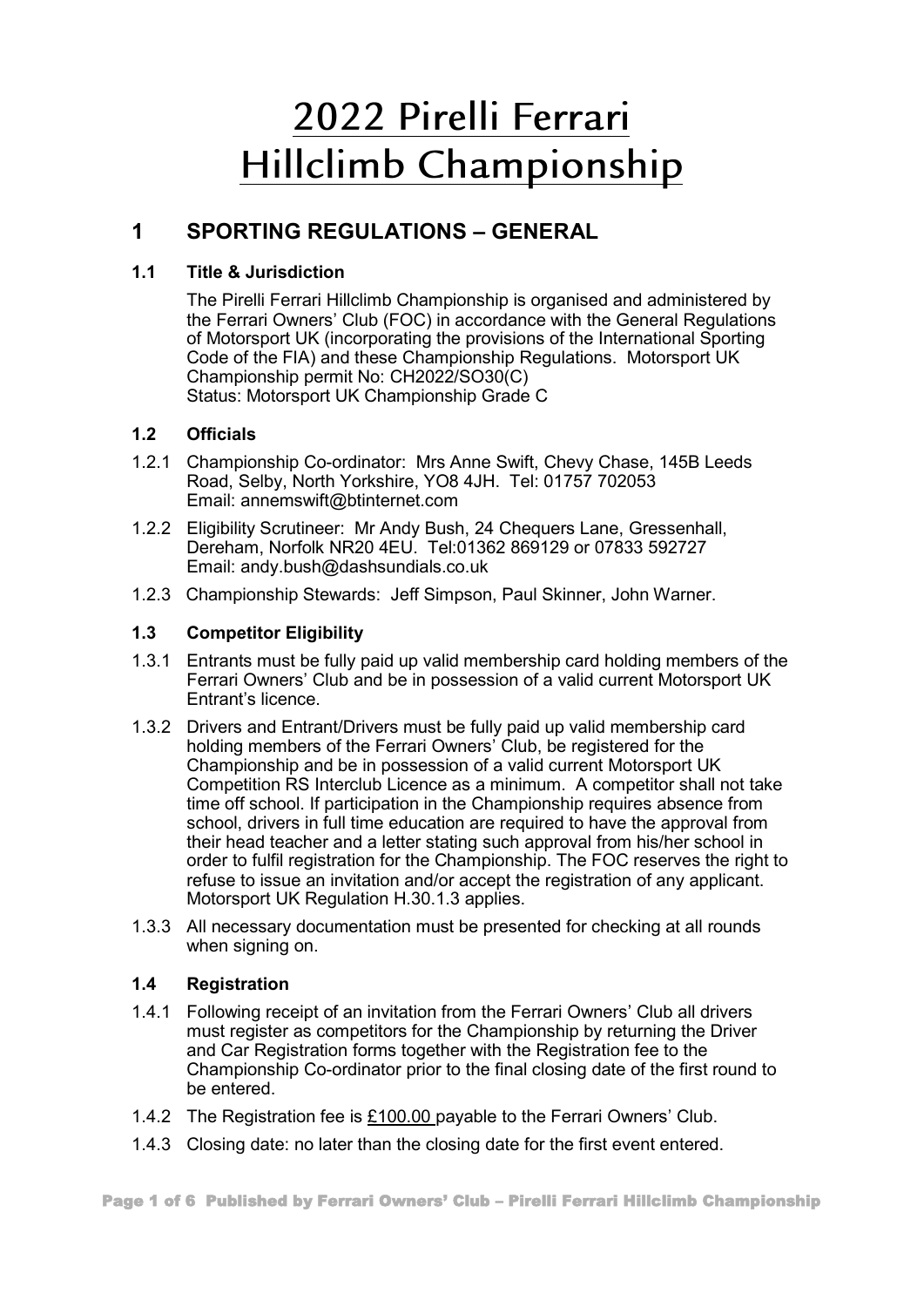| Round          | Date         | Day | Event                 | Licence<br><b>Type</b> | Organiser              |
|----------------|--------------|-----|-----------------------|------------------------|------------------------|
| 1              | March 26     | Sat | <b>Cadwell Park</b>   | <b>RS</b> Interclub    | <b>HCAAC/BARC</b>      |
| $\overline{2}$ | April 23     | Sat | Prescott              | <b>RS</b> Interclub    | <b>Bugatti OC</b>      |
| 3              | May 7        | Sat | Harewood              | RS Interclub           | <b>BARC</b> (Yorks)    |
| 4              | May 8        | Sun | Harewood              | RS Interclub           | <b>BARC</b> (Yorks)    |
| 5              | June 19      | Sun | <b>Gurston Down</b>   | <b>RS</b> Interclub    | BARC (SW)              |
| 6              | June 26      | Sun | <b>Shelsley Walsh</b> | <b>RS</b> Interclub    | <b>Midland AC</b>      |
| $\overline{7}$ | July 9       | Sat | <b>Loton Park</b>     | RS Interclub           | Hagley & DLCC          |
| 8              | July 10      | Sun | <b>Loton Park</b>     | <b>RS</b> Interclub    | Hagley & DLCC          |
| 9              | August 21    | Sun | Curborough            | RS Interclub           | <b>RSSOC</b>           |
| 10             | September 3  | Sat | Prescott              | <b>RS</b> Interclub    | <b>Bugatti OC</b>      |
| 11             | September 18 | Sun | <b>Shelsley Walsh</b> | <b>RS</b> Interclub    | <b>Midland AC</b>      |
| 12             | October 9    | Sun | Curborough            | <b>RS</b> Interclub    | Hillclimb & Sprint Ass |

#### $1.5$ **Championship Rounds**

#### $1.6$ **Scoring**

- $1.6.1$ Points system – Results will be compiled following each event, listing the times and positions of Championship contestants relative to one another and exclusive of other competitors' results. Competitors' final Championship points total shall be the aggregate of their best eight event scores
- $1.6.2$ Championship points will be awarded on the basis of the fastest time achieved in the official event runs and will be as follows: First place scores 20 points, Second place scores 17 points, Third place scores 15 points, Fourth place scores 13 points. All subsequent places drop back one point at a time to a minimum score of one point for each starter. These scores will apply regardless of the number of starters. Only Championship registered competitors will count as 'starters' provided they have crossed the start line on the first practice run. Competitors entering Ferraris in two classes at one event will be excluded from place points.
- 163 Performance Equaliser Percentage (PEP) - To determine placings for competition point scoring a PEP factor (using the F355 series cars as a zero reference) will be applied to competitors' course times where appropriate as indicated in the chart. (For any car not listed an appropriate PEP will be determined by the Technical and Regulatory Committee).
- $1.6.3.1$ Champion PEP The season's Championship winner will carry a Champion's PEP of 1% for a period of 5 years. This is additional to the normal PEP imposed for Car Type according to the table which follows. If a competitor wins the Championship in the year following a victory year, a further Champion Extra Tariff (CET) of 0.5% will be added to the PEP. making 1.5%. Similarly, further successive victories will add +0.5% CET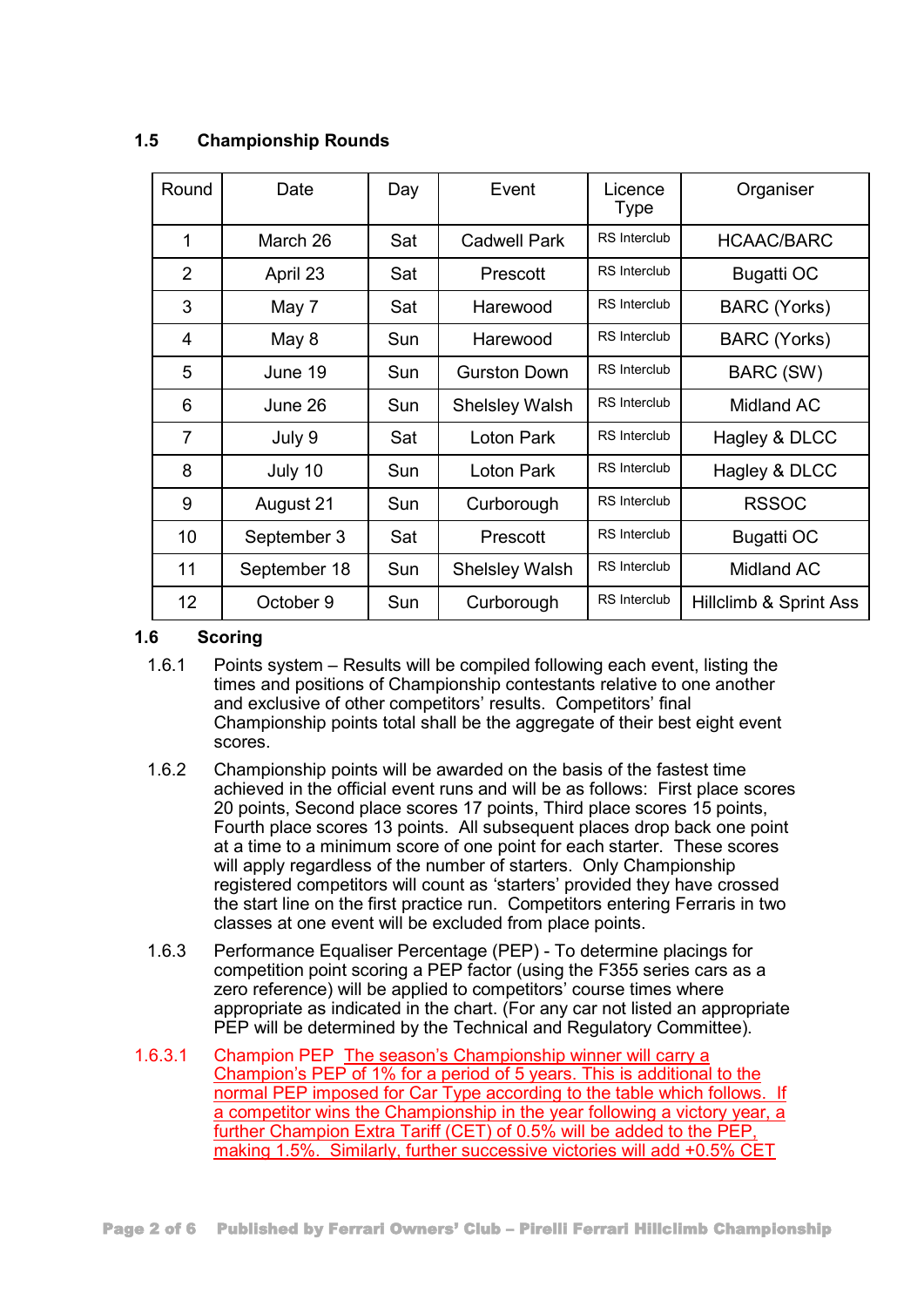up to a maximum total of 3%. If a competitor fails to win the Championship in the year following a victory year, a deduction of  $0.5\%$  CET will be made the following vear.

.

| PERFORMANCE EQUALISER PERCENTAGE (PEP) TABLE |                                         |                   |  |  |  |
|----------------------------------------------|-----------------------------------------|-------------------|--|--|--|
| Section No.                                  | Car type or Modification                | <b>PEP Factor</b> |  |  |  |
| (a)                                          | 206/246, V12 pre-1970                   | Minus 6.5%        |  |  |  |
| (b)                                          | V12 1970-1994                           | Minus 6.0%        |  |  |  |
| (c)                                          | Boxer 365/512, 308GTB/Si, Mondial 3.0   | <b>Minus 5.0%</b> |  |  |  |
| (d)                                          | 308GTB/S and QV, GT4, Mondial 3.2       | Minus 4.5%        |  |  |  |
| (e)                                          | 328GTB/S, Testarossa, 456GT             | Minus 3.0%        |  |  |  |
| (f)                                          | 348tb/ts, Mondial 3.4t, 512TR, F512M    | <b>Minus 2.0%</b> |  |  |  |
| (g)                                          | 348GTB/S, 550/575M                      | <b>Minus 1.0%</b> |  |  |  |
| (h)                                          | 348GTC                                  | <b>Minus 0.5%</b> |  |  |  |
| (i)                                          | F355                                    | Zero              |  |  |  |
| (j)                                          | 360 Modena, F40                         | <b>Plus 1.0%</b>  |  |  |  |
| (i 1)                                        | California                              | <b>Plus 1.5%</b>  |  |  |  |
| (k)                                          | F50, 599                                | <b>Plus 2.0%</b>  |  |  |  |
| (1)                                          | F430                                    | <b>Plus 2.5%</b>  |  |  |  |
| (11)                                         | California T                            | <b>Plus 3.0%</b>  |  |  |  |
| (m)                                          | 360 Challenge Stradale, Portofino       | <b>Plus 3.5%</b>  |  |  |  |
| (m <sub>1</sub> )                            | <b>Portofino M</b>                      | <b>Plus 4.0%</b>  |  |  |  |
| (n)                                          | 458 Italia, 430 Scuderia                | <b>Plus 4.5%</b>  |  |  |  |
| (o)                                          | 488, F12                                | <b>Plus 6.0%</b>  |  |  |  |
| (p)                                          | 458 Speciale                            | <b>Plus 7.0%</b>  |  |  |  |
| (q)                                          | Group Two cars - see special note 4.2.2 | <b>Plus 1.5%</b>  |  |  |  |

1.6.4 Resolving Ties - Where two competitors have identical fastest times, the second fastest run will determine their relevant placing. If the second run is also identical then the fastest practice run will be taken into account. A Championship award tie will be resolved by taking account of a ninth event score. If necessary, a tenth event score will be taken into account.

1.6.5 Championship Points Appeal – Should a competitor disagree with the points awarded and be unable to resolve this to his/her satisfaction in the first instance with the Championship Co-ordinator, he/she may lodge an appeal in accordance with Motorsport UK Judicial proceedings  $(C.\overline{6}.5)$ .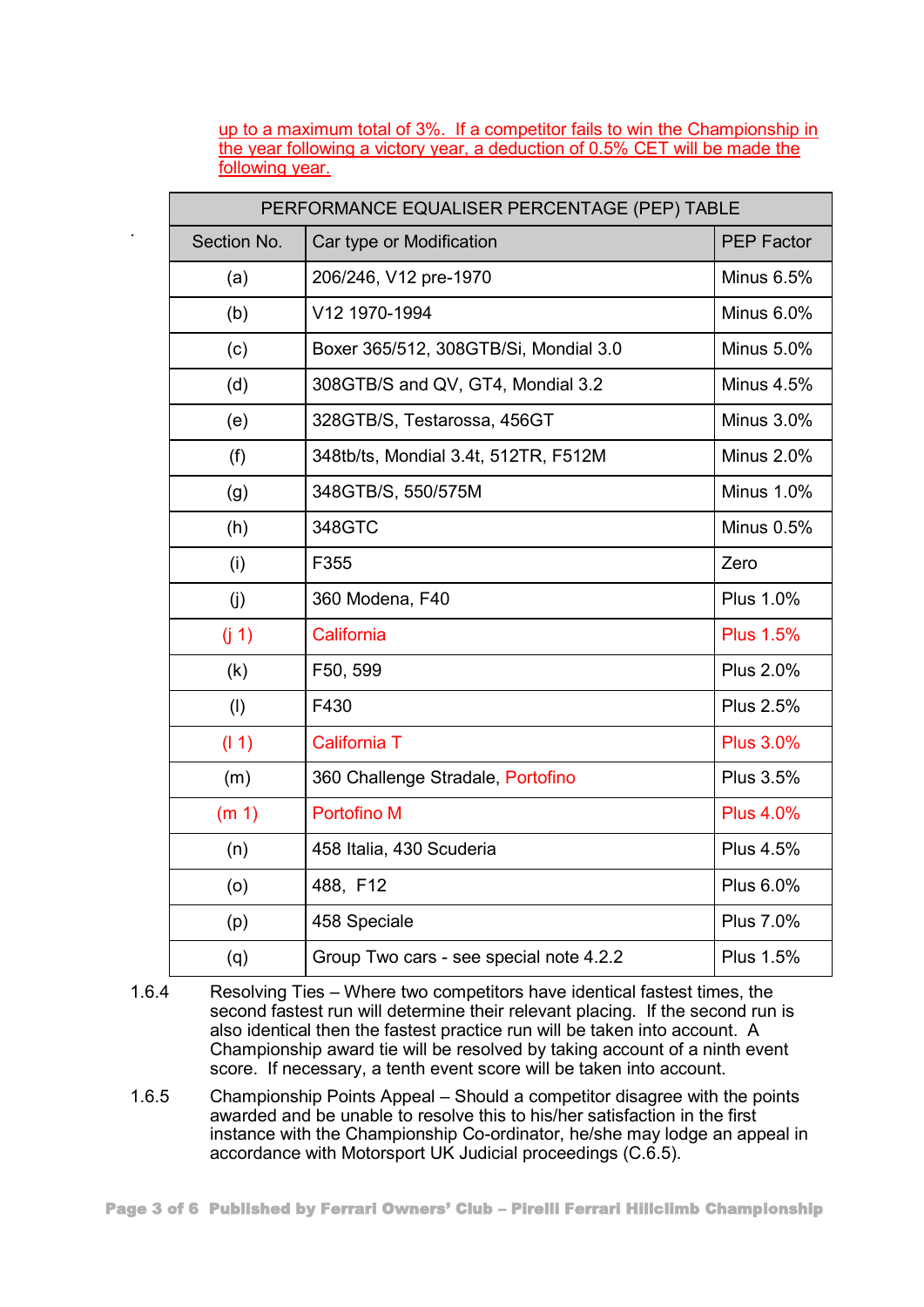#### 1.7 Awards

- 1.7.1 The highest scorer overall will win the Ferrari Owners' Club FRANK BOTT TROPHY. Both Second and Third will win editions of the Essex Challenge Cup (these being perpetual trophies).
- 1.7.2 Non-perpetual awards may be presented by Pirelli for First, Second and Third placings. Other awards and mementos will be presented at the end of the season

#### **Numbers and Championship Decals**

Competitors must display in unaltered form the Championship competition number door panels, excepting those cars where this is physically impossible. in which case the logo and text must be adjacent to the Competition number on each side of the car. The number plates of the competing car must also carry the Championship sponsor's decal. All decals must be in place during practice and runs. The use of any decals or advertising material, other than the Championship sponsors, will not be permitted except in exceptional circumstances in which case this must be applied for in writing to the Championship Co-ordinator. Competition numbers must be removed or completely covered before driving on public roads.

## **2 SPORTING REGULATIONS - JUDICIAL PROCEDURES**

#### 2.1 **Rounds**

In accordance with Section C (Judicial) of the current Motorsport UK Yearbook.

#### **2.2 Championship**

In accordance with Section C (Judicial) of the current Motorsport UK Yearbook

## **3 SPECIFIC CHAMPIONSHIP REGULATIONS**

3.1 By registering for the Championship all competitors and their associates commit to positively promote and demonstrate the Motorsport UK's Respect Code which is appended to these regulations (Appendix 1).

- 3.1.1 Where any reports of disrespectful conduct are judged to be well founded the Championship organisers may issue warnings or require remedial actions and/or report the matter to the Championship Stewards who may impose appropriate penalties which can include loss of Championship points and/or race bans through to Championship Expulsion and referral to Motorsport UK.
- 3.1.2 It is imperative that we promote the safety and well being of young people and adults at risk. In addition to this all participants must be aware of their behaviour and conduct at all times and abusive language and harmful behaviour will not be tolerated. Any such incidents must be reported to the Championship Coordinator who will also relay the report to Motorsport UK. Details of the Motorsport UK Policies and Guidelines are available at www.motorsportuk.org/resource-centre by selecting Policies and Guidelines.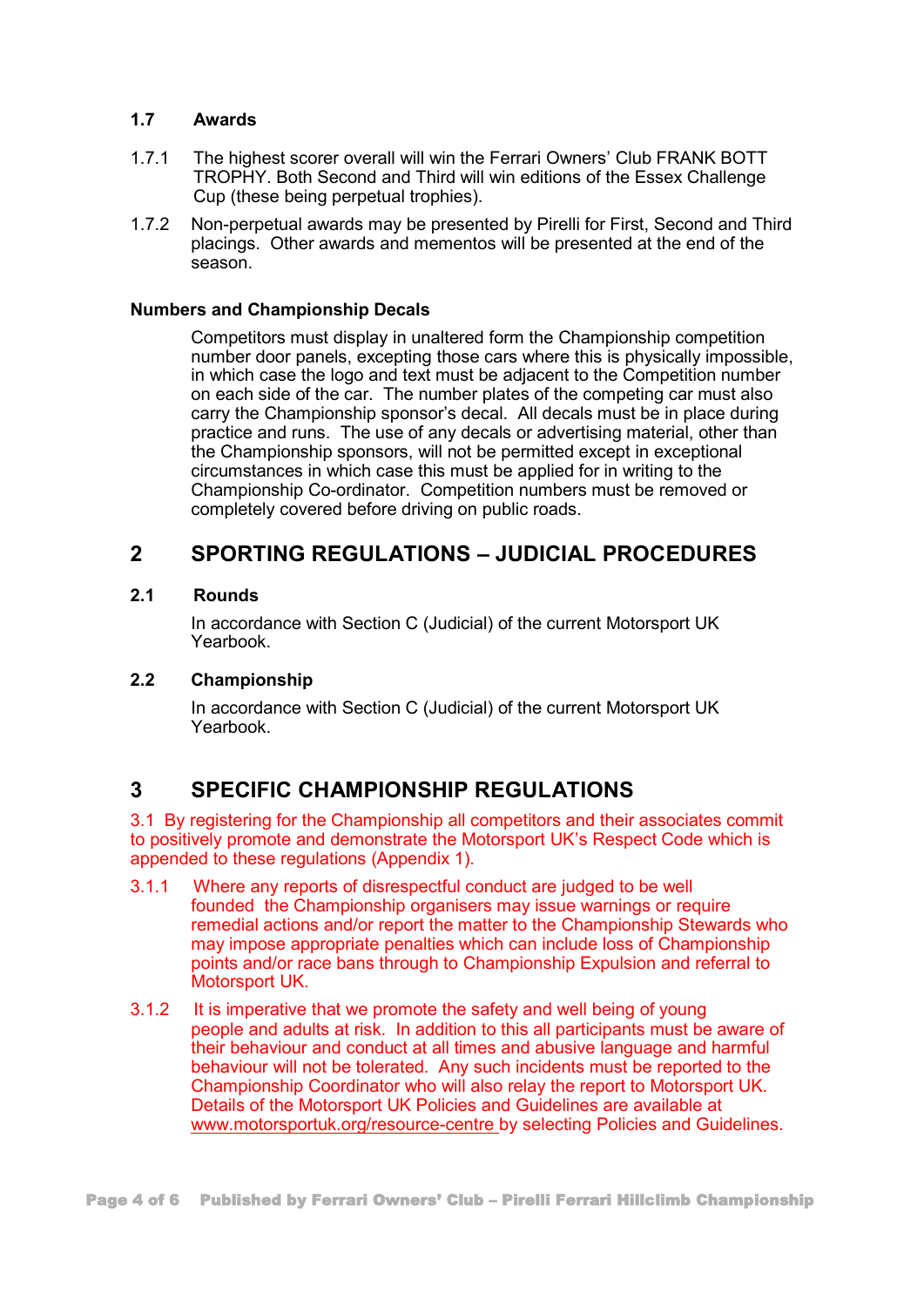#### $\overline{\mathbf{A}}$ **TECHNICAL REGULATIONS**

Introduction: The following technical regulations are set out in accordance with Motorsport UK requirements. It should be understood that if the following texts do not specify that you can do it, you should work on the principle that you cannot.

#### $4.1$ **Eligible vehicles**

Cars entered must be genuine road cars complying with S.12 of the 2022 Motorsport UK Yearbook and of Ferrari manufacture, excluding cars built specifically for racing by the manufacturer. Pre-1964 road car recreations may be accepted subject to examination by the Eligibility Scrutineer and approval by the T&RC. Cars must be licensed, fully conform to the Road Traffic Act, comply with Motorsport UK regulations at S.10 (public highways) and be driven to the meetings. All Ferrari types F355 and more recent tipos together with tipos F40 and F50 must be absolutely to the manufacturer's original build specification, excepting for seats as in 3.1(g), bodywork as in  $3.1(h)$ , interior  $3.1(i)$ , exhausts as in  $3.1(i)$  below, and brake pad material.

This means the types listed above are excluded from the alterations allowed below; namely 3.1(a), 3.1(c), 3.1(d), 3.1(e). Ferrari F355 standard magnesium wheels may be replaced but must conform to the original dimensions (diameter, width and offset) or use the original F355 Challenge wheels.

- (a) Engines to be to manufacturer's original specification. It is accepted that due to normal wear and tear on older cars some engine overhaul may be necessary. Under these circumstances the use of non-standard pistons, reprogrammed engine management systems and including machining, lightening, polishing and matching of internal components will carry a 1.5% PEP factor (see 4.2 Special Notes on page 6)
- Transmission No changes to the manufacturer's original specification are  $(b)$ permitted.
- $(c)$ Suspension – no alterations to basic system and pick up points and positions thereof. Changes to damper, spring and roll bar specifications permissible. Camber settings not to exceed minus 2 degrees front and minus 3 degrees rear. The ride height of the car shall be within 3 centimetres of the original manufacturer's specification, excepting earlier cars where original tyre equipment was 70 profile and above, in which case it is to be within 5 centimetres.
- $(d)$ Brakes – no restrictions. See 4.2 Special Notes.
- Wheels no restrictions, excepting rim widths not to exceed 1" beyond the  $(e)$ widest rim, front and rear, listed as original equipment or factory option, and up to 1" increase in diameter. 16" diameter wheels are permitted on 246 and 308 tipo cars.
- $(f)$ Tyres – to be manufacturers' treaded regular road-going production tyres as per Motorsport UK 2022 Yearbook List 1A, except for tipos that were fitted by Ferrari SpA with List 1B tyres as original equipment at time of manufacture. For these tipos tyres of the original make, type and size may be fitted. Tyres may not be changed at a meeting except in instances of damage or deflation. Static tyre warming or application of tyre softening treatments are not permissible.
- Seats not to be removed, but the front seats may be replaced by ones of  $(a)$ competition type of similar dimensions to the original.